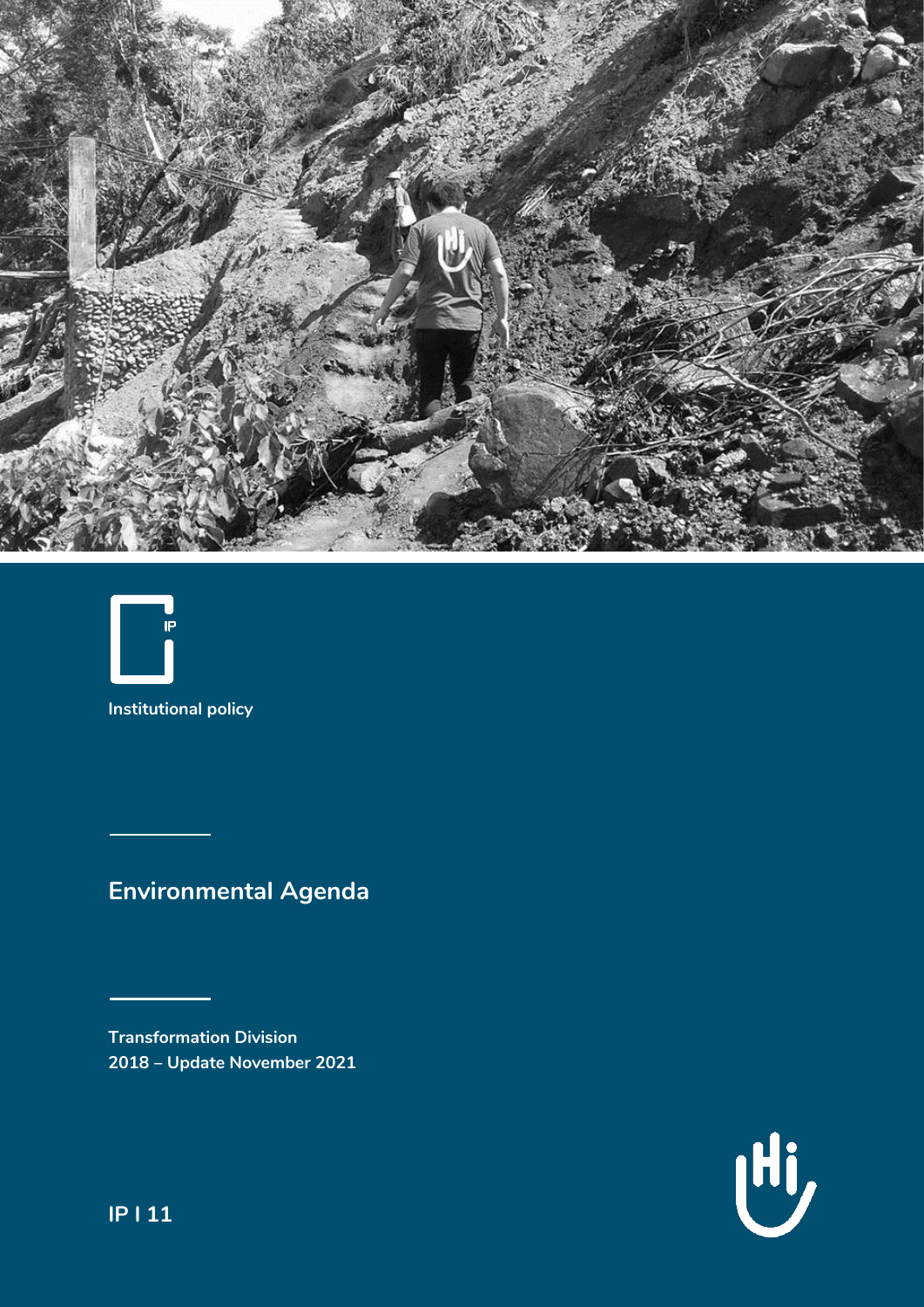## **Contents**

| 3.2 Commitment: Reducing the ecological footprint in HQ and on the Field  4 |  |
|-----------------------------------------------------------------------------|--|
|                                                                             |  |
|                                                                             |  |
|                                                                             |  |
|                                                                             |  |
|                                                                             |  |
|                                                                             |  |
|                                                                             |  |
|                                                                             |  |
|                                                                             |  |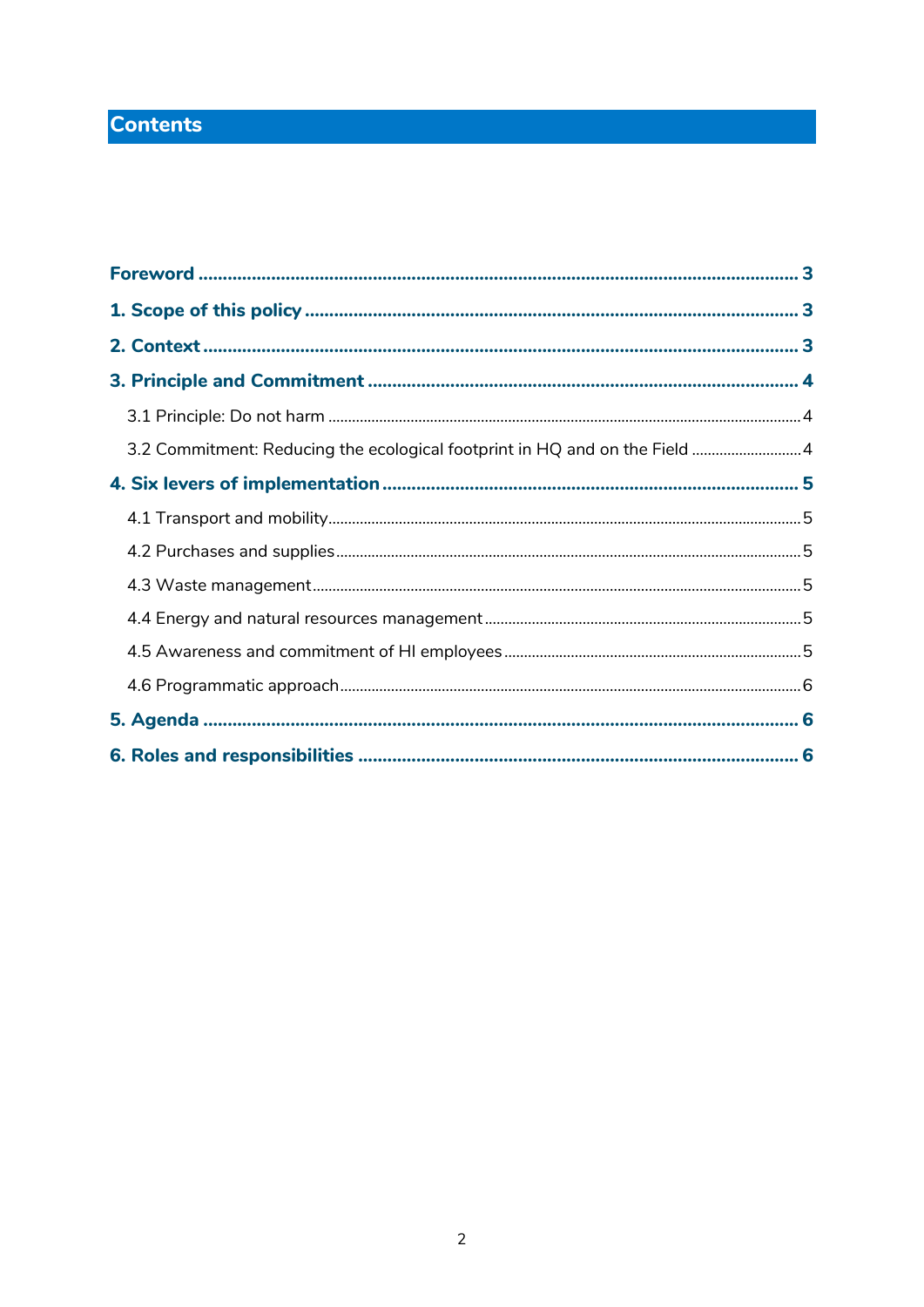## <span id="page-2-0"></span>**Foreword**

Humanity & Inclusion (HI) is an independent and impartial international solidarity organization that intervenes in situations of poverty and exclusion, conflict and disaster. Working alongside people with disabilities and vulnerable populations, it acts and testifies to meet their basic needs, to improve their living conditions and to promote respect for their dignity and fundamental rights.

Since its creation, HI has implemented development programs in more than 60 countries, and is involved in many emergencies.

## <span id="page-2-1"></span>**1. Scope of this policy**

The environmental problem is intrinsically linked to the more global issue of the acceleration of climate change, which for HI is identified as a factor that primarily affects the most vulnerable populations and challenges its ability to cope with its consequences.

Climate change has two components:

- The climate change adaptation component, which translates into any measure that seeks to enable people to cope with climate change to reduce the risks and damage associated with current and future adverse climate impacts,
- The climate change mitigation component, which translates into any action to limit greenhouse gas concentrations in the atmosphere to mitigate climate change and its effects.

On this last aspect, the present policy reaffirms the commitment of HI in its ecological transition towards the reduction of its environmental footprint through an ambitious agenda adopted in 2018.

## <span id="page-2-2"></span>**2. Context**

The impact of our activities on the environment and climate change are identified in several internal documents:

- Among our four Values, that of humanity refers in particular to the principle of respect for beneficiaries and their environment,
- In our Principles of Intervention, Article 9.1 (Principles of Accountability and Transparency), HI assumes its professional responsibilities as an international solidarity organization, based on the principle of "do not harm", i.e. measuring the consequences of the acts performed and do no to prejudice,
- In the Project Quality Framework (PQF): reducing the negative effects that our actions may have on the environment is mentioned in several quality criteria such as Relevance, Sustainability, Synergies and Ethics. In the latter, we also refer to the principle of "do not harm" and we specify that the project must systematically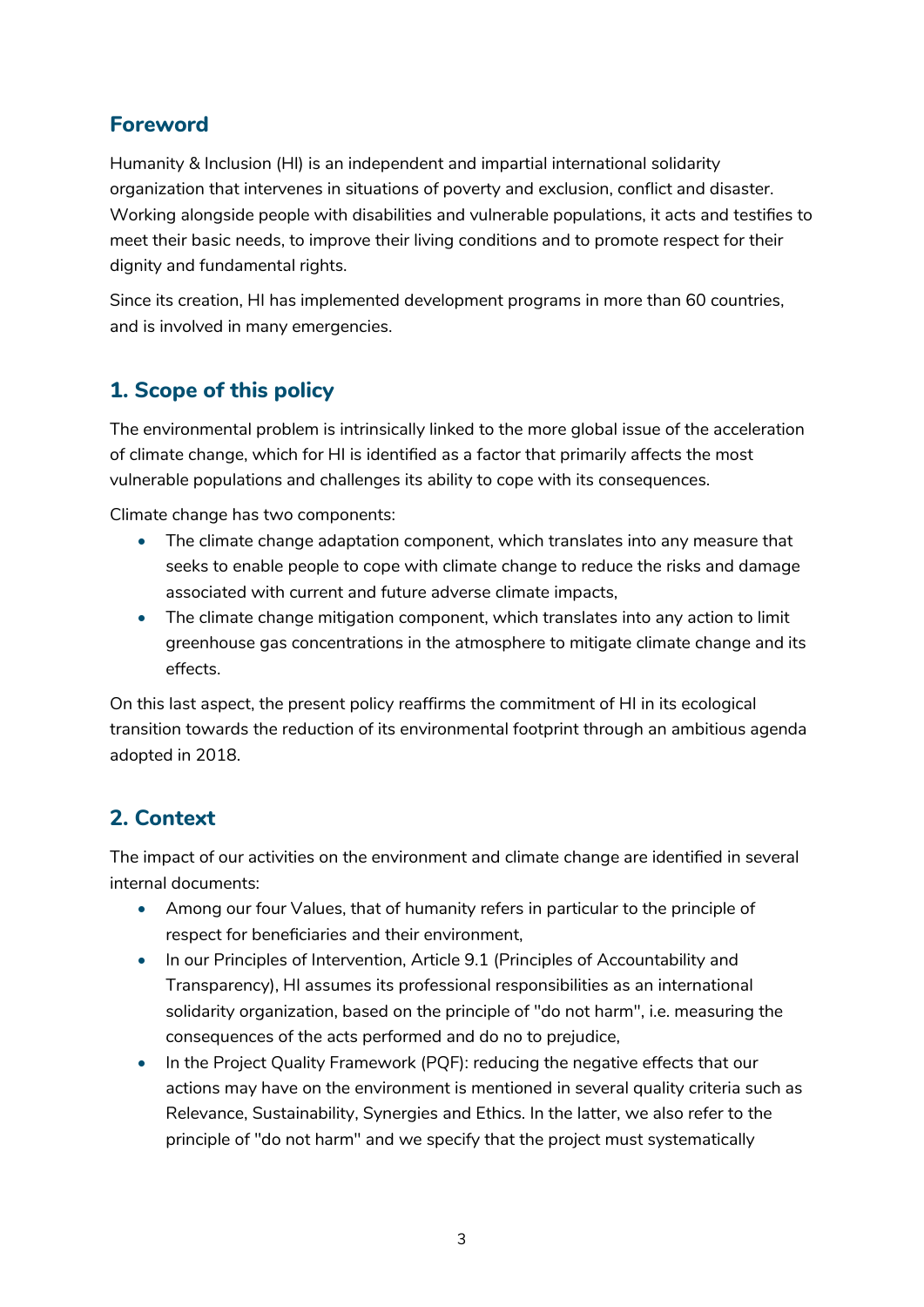consider any risk of negative effect and call into question the action if it turns out prejudicial,

• Our 2016-2025 strategy (updated in June 2021) put our footprint reduction as a major transformation challenge of the organization.

The fight against climate change and the preservation of the environment in which we work are also at the heart of several documents and external initiatives guiding our thoughts and actions:

- Inclusive Sustainable Development Goals: Climate is at the heart of actions to achieve several Goals (1, 2, 3, 7, 8, 9, 11, 12, 13, 15),
- The Paris Climate Agreement which, among other things, wants "developed countries to continue to lead the way by assuming emission reduction targets in absolute terms (...) and that developing countries should continue to increase their mitigation efforts (...) with respect to different national contexts",
- HI is also a signatory of the "Code of Conduct for the International Red Cross and Red Crescent Movement and for NGOs in disaster relief operations". Article 8 specifies: "We will pay particular attention to environmental concerns in the design and management of relief programs,
- HI is a signatory of the "Climate and Environment Charter for Humanitarian Organizations" launched by the International Red Cross and Red Crescent Movement.

## <span id="page-3-0"></span>**3. Principle and Commitment**

#### <span id="page-3-1"></span>**3.1 Principle: Do not harm**

HI recognizes the impact on the environment that its interventions can cause.

HI adheres to the principle of not harming and therefore commits itself in terms of the environment to limit as much as possible the negative impact that its actions may have on the environment.

#### <span id="page-3-2"></span>**3.2 Commitment: Reducing the ecological footprint in HQ and on the Field**

HI is committed to the principle of "not harming" the environment by making a commitment to reduce its ecological footprint. To achieve this, HI adopts a global approach with good practice objectives applying to all its sites, with particular attention to its intervention areas. Their implementation is ensured according to the capacities and context of each site, according to differentiated action plans.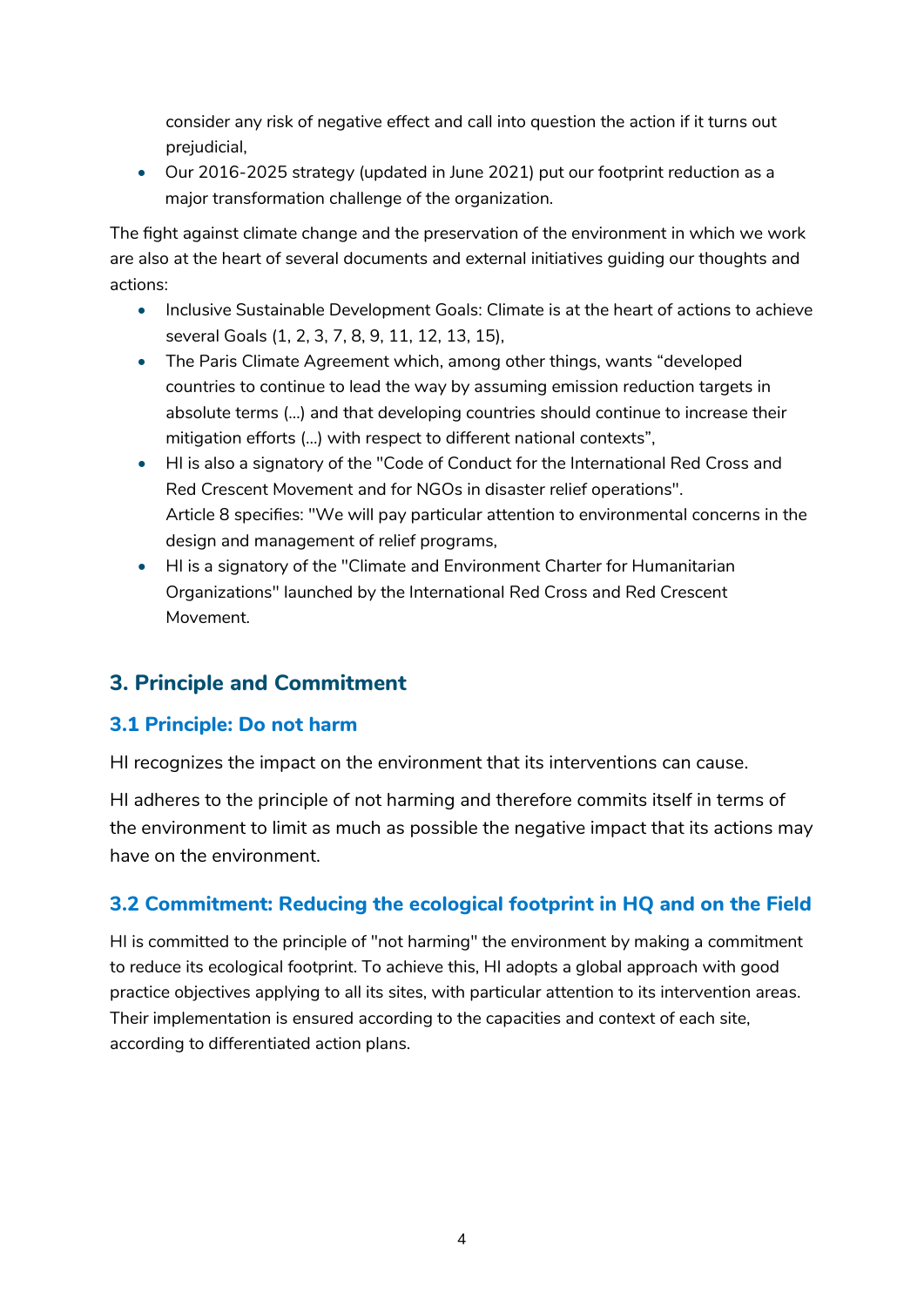## <span id="page-4-0"></span>**4. Six levers of implementation**

In a gradual approach, HI chooses to focus action plans on levers that have an impact consistent with the efficiency objectives of its multi-year strategy and the requirements of its funders.

They are broken down into **4 logistical levers** and **2 transversal levers**.

#### <span id="page-4-1"></span>**4.1 Transport and mobility**

HI wants to reduce its CO2 emissions due to travel, by:

- Optimizing the management of its fleets of vehicles on the grounds (use 4x4 only when necessary),
- Encouraging the use of "soft modes" and carpooling practices at the HQ and on the field,
- By questioning the relevance of the movements of its staff, by mutualizing travel objectives and by developing alternative solutions to travel.

#### <span id="page-4-2"></span>**4.2 Purchases and supplies**

In order to reduce regional or international freight rates, HI wishes to:

- Promote responsible purchasing and favor local suppliers where possible,
- Pool resources and consolidate supplies by improving our supply planning.

#### <span id="page-4-3"></span>**4.3 Waste management**

HI wants to improve its waste management (selective sorting) at headquarters, and in the field.

#### <span id="page-4-4"></span>**4.4 Energy and natural resources management**

HI wants to better control its energy consumption, especially its consumption of water, fuel and electricity. HI will investigate the solutions offered by low impact technologies and renewable / green energies.

HI must also question its paper consumption.

#### <span id="page-4-5"></span>**4.5 Awareness and commitment of HI employees**

HI asks all its employees to adopt individual and collective behaviors that respect the environment.

HI Recognizes the positive role and encourages voluntary initiatives of its employees grouped into "green teams".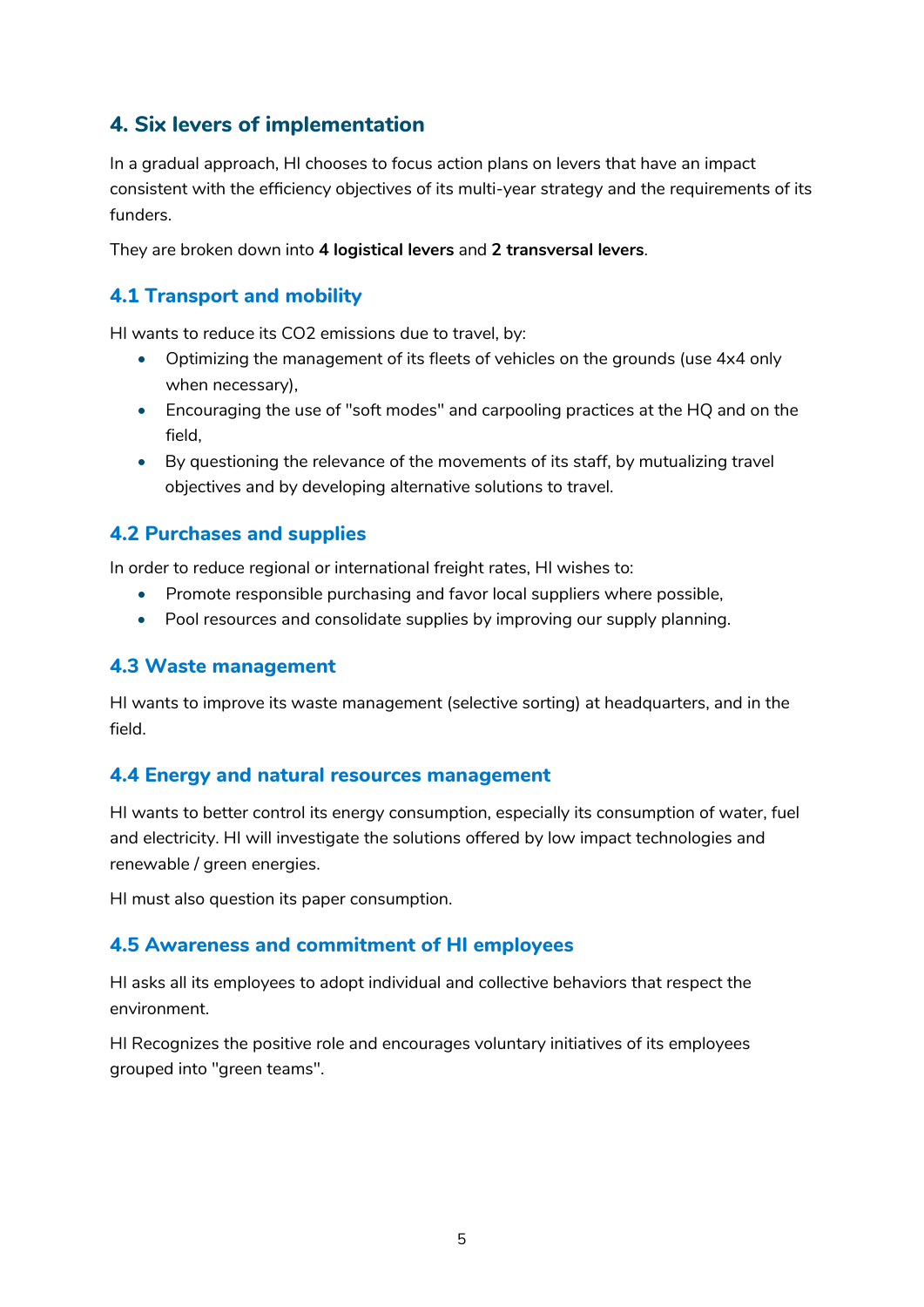#### <span id="page-5-0"></span>**4.6 Programmatic approach**

Through its operations and advocacy, HI is already implementing Disaster Risk Management projects. More generally, HI also aims to integrate eco- responsible professional practices into its quality approach (all sectors of interventions taken together). HI also wants to investigate the innovations that allow its actions on the ground to have less impact on the environment.

## <span id="page-5-1"></span>**5. Agenda**

The HI environmental agenda is envisaged in two stages:

- **Stage 1 (2018-2020)**: objective = to encourage good practices / to make our employees aware and to identify base lines,
- $\bullet$  **Stage 2 (2021-2025)**: goal = reduce the footprint.

### <span id="page-5-2"></span>**6. Roles and responsibilities**

The Transformation Division is responsible for leading the implementation of the environmental agenda, which it will report annually to the Management Board, at the global level of the HI organization.

HI is committed to putting in place tools to monitor the efforts made by each site, on each of the areas of intervention.